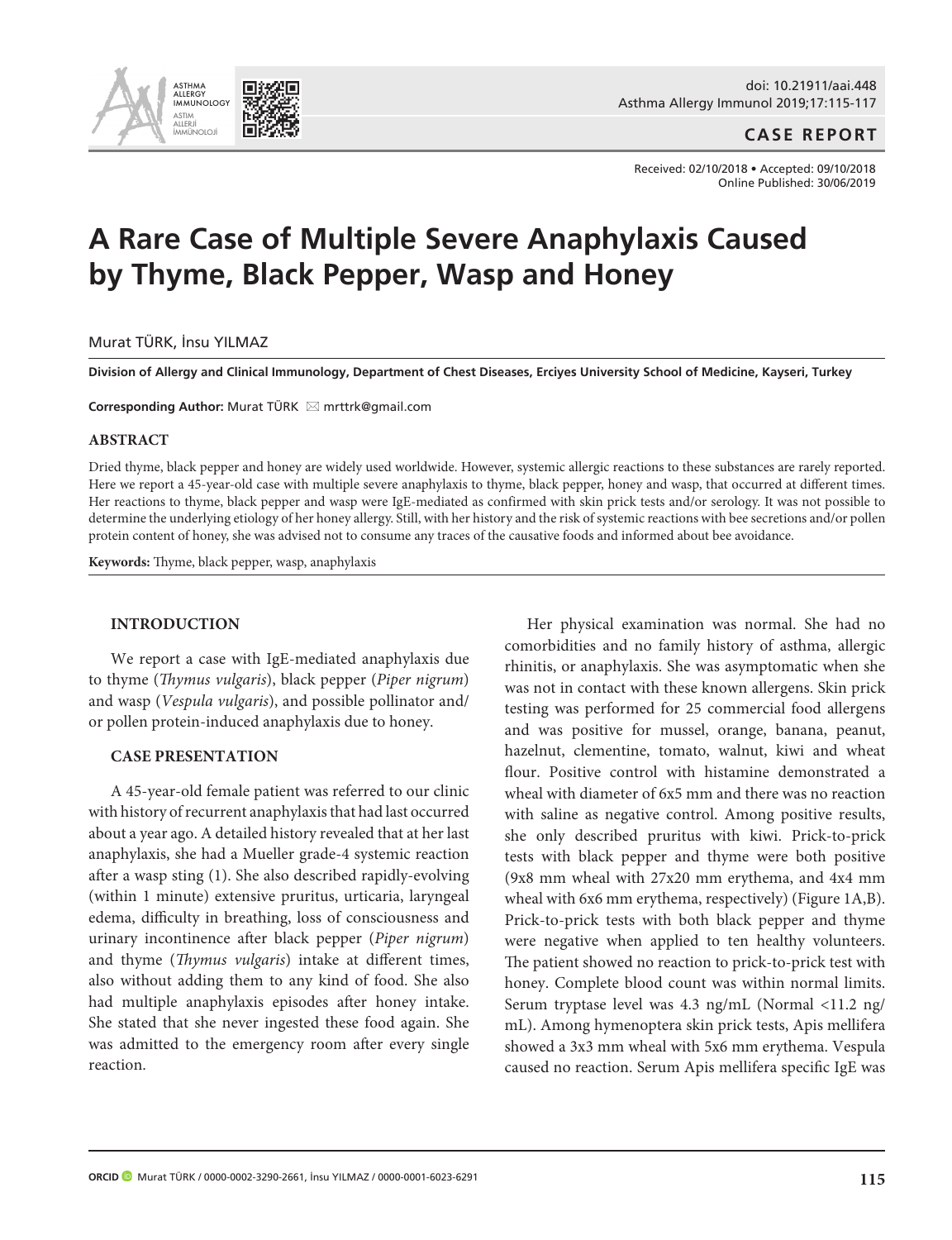

**Figure 1.** Prick-to-prick testing with dried black pepper **(A)** and thyme **(B)**.

10.4 kU/L, Vespula specific IgE was 4.58 kU/L. Due to her reaction after wasp stings and the discordance between skin prick and specific IgE tests, components were studied. Api-m1 was 0.17 kU/L, Ves-v1 was 0.3 kU/L , and Ves-v5 was 0.42 (normal <0.35 kU/L). Venom immunotherapy with Vespula was planned; however, the patient refused it. She was re-questioned because of possible cross-reactions in the same family and stated that she could easily consume sage, basil and mint, which belong to the *Labiatae* family as thyme; however, she did not consume any other member of the *Piperaceae* family, which involves black pepper. The patient was advised not to consume any traces of the causative foods and informed about bee avoidance. Adrenaline auto-injector was prescribed and the patient was educated regarding its use.

# **DISCUSSION**

Dried thyme and black pepper are widely used as spice and seasoning. As far as we know, this is the second reported anaphylaxis case with thyme in the literature. Unlike the first case, our patient also developed anaphylaxis to allergens with very different antigenic structures such as, black pepper, honey and wasp sting. Her reactions with thyme, black pepper and bee venom were proven to be IgE related by skin rests and/or specific IgE levels. Since the patient had severe anaphylaxis after exposure, provocation tests with these allergens or honey was not performed.

Benito et al. reported the first case with anaphylaxis due to ingestion of oregano and thyme (2). In their study, *in vivo* and *in vitro* tests were positive for both of these spices and for basil, lavender, hyssop, marjoram, mint and sage (which are also from the same *Labiatae* family) and therefore they proposed that there might be crosssensitivity between the plants belonging to the *Labiatae* family. Also there are two case reports which described contact dermatitis with rosemary and cross-reactivity with thyme (3, 4). Even though skin prick tests were not performed with other members of *Labiatae* family, we can presume that cross-reaction between the members of the *Labiatae* family is not seen in every case since our patient could consume sage, basil and mint without any problem after her first reaction with thyme.

Interestingly, our patient also had anaphylaxis with honey. Honey allergy is a rare condition. Bauer et al. proposed that pharyngeal and salivary gland secretions of the bee and pollen protein contents can both cause allergic reactions to honey (5). Aguair et al. performed prick to prick tests with 9 different kinds of honey to a patient with honey-induced anaphylaxis and all of them were positive which points out that some bee proteins may be the possible allergen (6). Honeybees are the most common pollinator of thyme and it was reported that patients with allergic rhinitis sensitized to pollens of a plant family might develop systemic allergic reactions after ingestion of bee pollen that contained members of the same family (7). Components of the honey that caused the reaction and that we used in the skin prick tests were not evaluated extensively in our case and therefore it was not possible to confirm whether the reaction was caused by the bee proteins, the potential thyme proteins in the honey or another unknown allergen. Since black pepper is not endemic in our country, the presence of black pepper proteins in the honey does not explain the black pepper allergy in our patient.

Although spices are widely consumed, these allergens are usually hard to detect in food-induced anaphylaxis since they are generally not used alone. Patients who have severe anaphylaxis after ingestion of spices and live in the endemic areas where the responsible plants grow, such as in our patient, should be warned about possible systemic reactions after honey and bee pollen ingestion.

#### **REFERENCES**

1. Mueller HL. Diagnosis and treatment of insect sensitivity. J Asthma Res 1966; 3: 331-3.